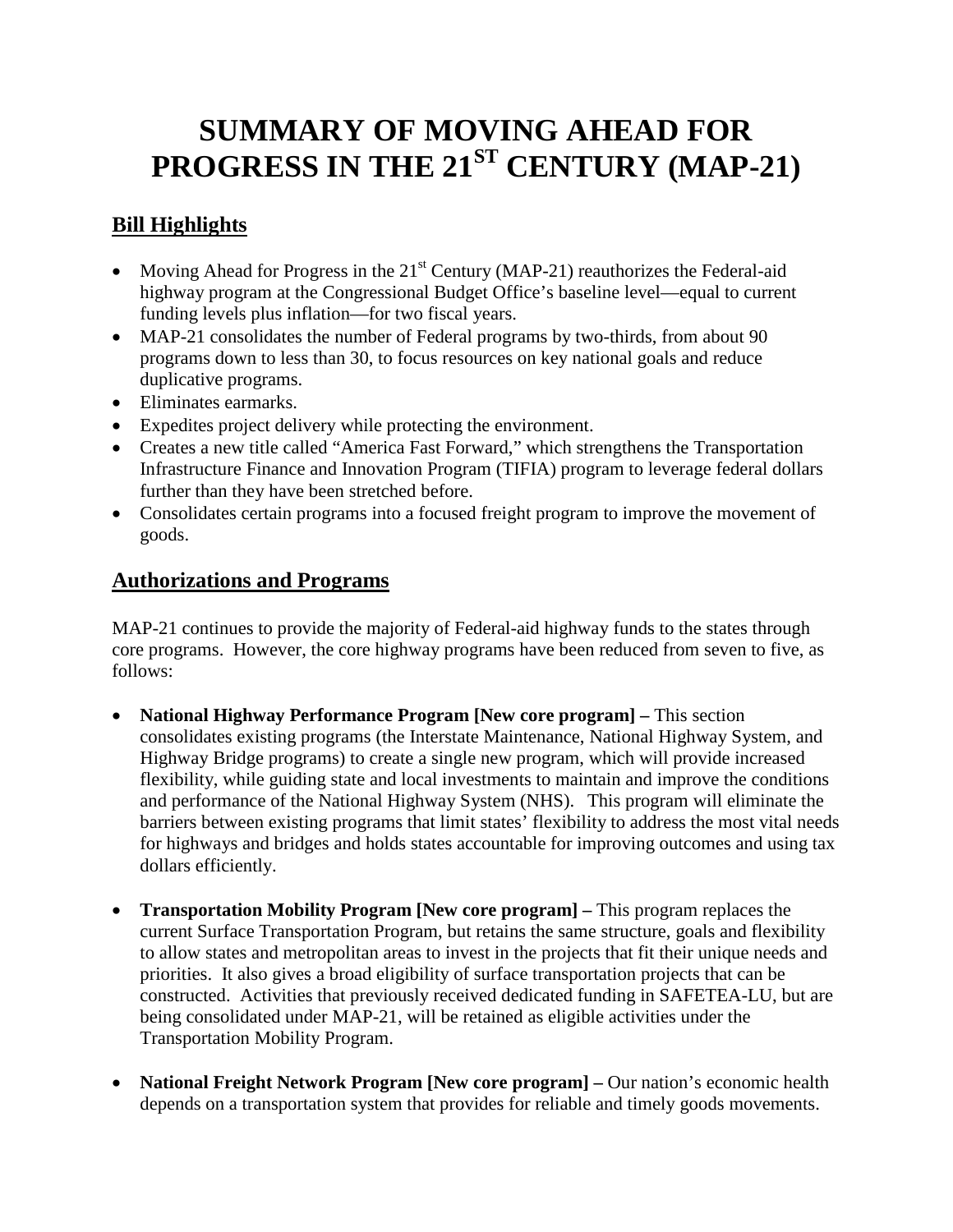Unfortunately, the condition and capacity of the highway system has failed to keep up with the growth in freight movement and is hampering the ability of businesses to efficiently transport goods due to congestion.

MAP-21 addresses the need to improve goods movement by consolidating existing programs into a new focused freight program that provides funds to the states by formula for projects to improve regional and national freight movements on highways, including freight intermodal connectors.

• **Congestion Mitigation and Air Quality Improvement Program [Existing core program]**  The Congestion Mitigation and Air Quality Improvement (CMAQ) Program provides funds to states for transportation projects designed to reduce traffic congestion and improve air quality.

MAP-21 improves the existing CMAQ program by including particulate matter as one of the pollutants addressed, and by requiring a performance plan in large metropolitan areas to ensure that CMAQ funds are being used to improve air quality and congestion in those regions.

Reforms the Transportation Enhancements program with more flexibility granted to the states on the use of the funds within the program.

- **Highway Safety Improvement Program [Existing core program]** MAP-21 builds on the successful Highway Safety Improvement Program (HSIP). MAP-21 substantially increases the amount of funding for this program because of the strong results it has achieved in reducing fatalities. Under HSIP, states must develop and implement a safety plan that identifies highway safety programs and a strategy to address them.
- **Transportation Infrastructure Finance and Innovation Program (TIFIA) –** The TIFIA program provides direct loans, loan guarantees, and lines of credit to surface transportation projects at favorable terms. TIFIA will leverage private and other non-federal investment in transportation improvements.

Included in the "America Fast Forward" title of MAP-21 will be provisions that build upon the success of the TIFIA program. MAP-21 modifies the TIFIA program by increasing funding for the program to \$1 billion per year, by increasing the maximum share of project costs from 33 percent to 49 percent, by allowing TIFIA to be used to support a related set of projects, and by setting aside funding for projects in rural areas at more favorable terms.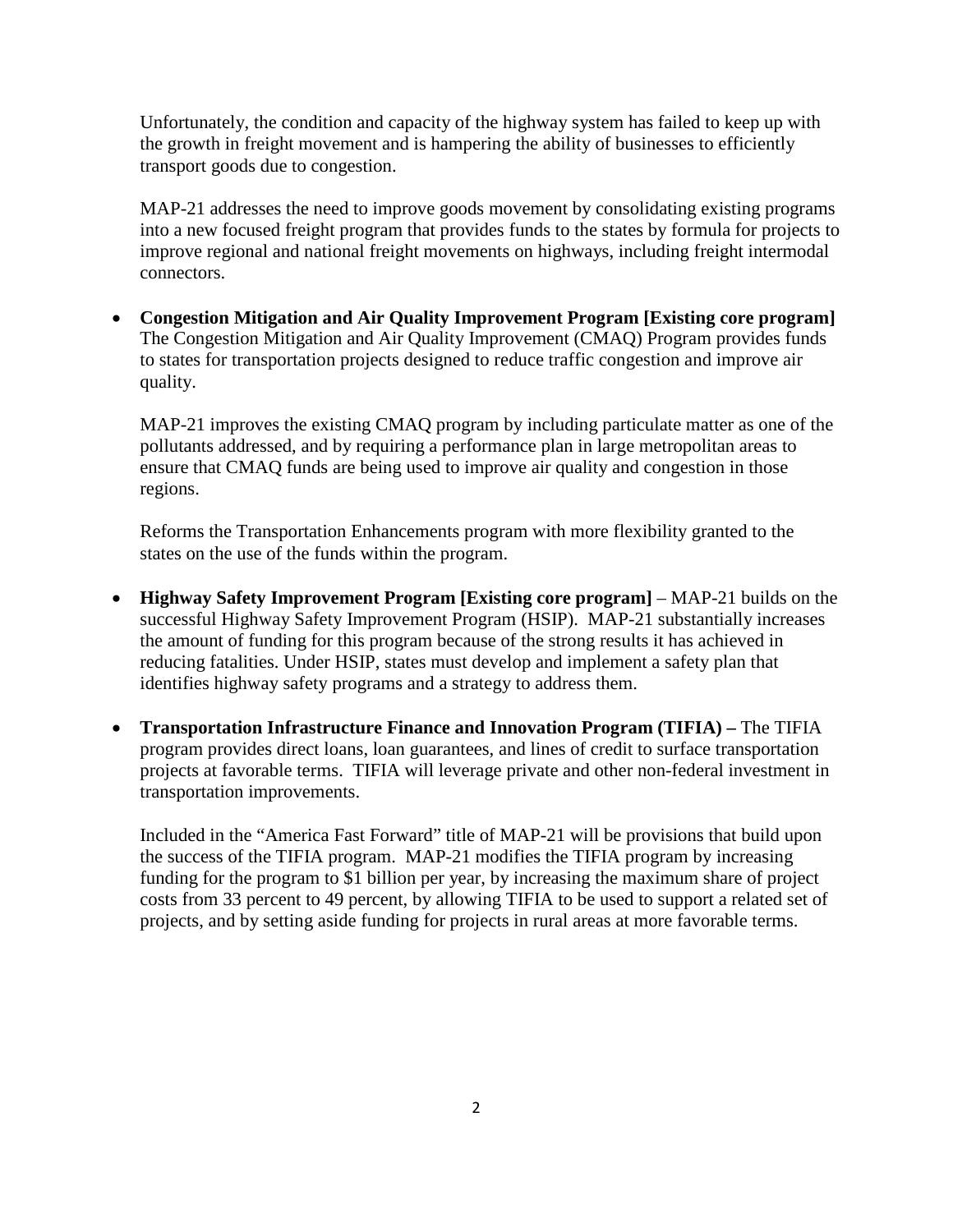- **Projects of National and Regional Significance Program –**This bill authorizes a program to fund major projects of national and regional significance which meet rigorous criteria and eligibility requirements. This program authorizes for appropriation \$1 billion in Fiscal Year 2013.
- **Federal Lands and Tribal Transportation Highways Programs** MAP-21 consolidates the existing program structure by creating a new Federal lands and tribal transportation program. The bill maintains funding for maintenance and construction of roads and bridges that are vital to the federal lands of this country.
- **Territorial and Puerto Rico Highways Program** –This program provides funds to the U.S. territories and Puerto Rico to construct and maintain highway, bridge, and tunnel projects.
- **Administrative Expenses** Funds the general administrative operations of the Federal Highway Administration.
- **Emergency Relief** Provides funds to states to repair highways and bridges damaged by natural disasters.
- **Highway Bridge and Tunnel Inventory and Inspection Standards** Improves the existing highway bridge inspection program and authorizes a national tunnel inspection program to ensure the safety of our nation's bridges and tunnels.

#### **Performance Management**

- Performance Measures and Targets in MAP-21
	- o The bill establishes an outcome-driven approach that tracks performance and will hold states and metropolitan planning organizations accountable for improving the conditions and performance of their transportation assets.
- State and Metropolitan Transportation Planning
	- o MAP-21 improves statewide and metropolitan planning processes to incorporate a more comprehensive performance-based approach to decision making. Utilizing performance targets will assist states and metropolitan areas in targeting limited resources on projects that will improve the condition and performance of their transportation assets.